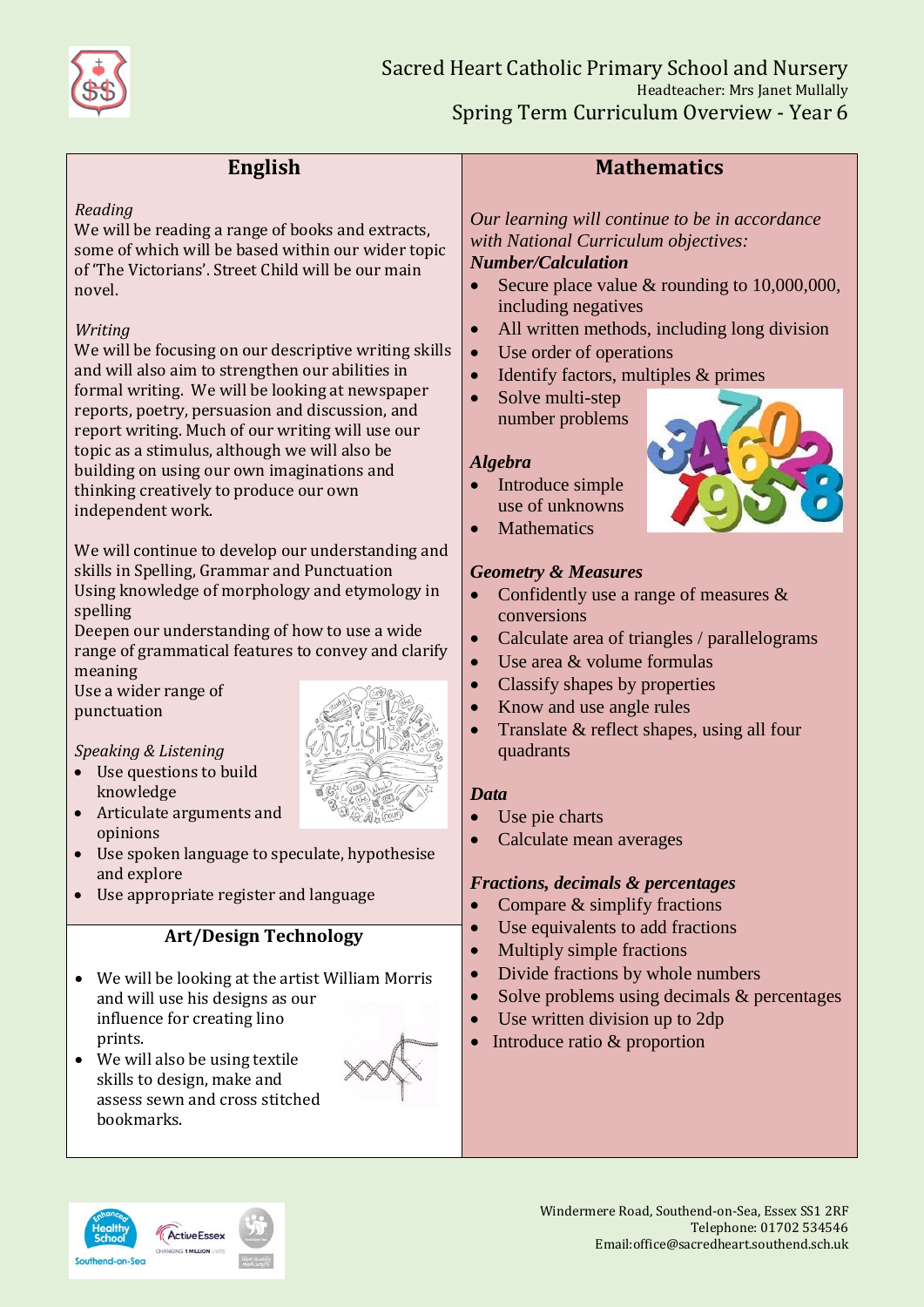

| <b>Science</b><br><b>Being Human:</b><br>• We will study the skeletal, muscular and<br>digestive systems and how healthy eating,<br>exercise, drugs and alcohol can affect the human<br>body.<br>We will learn to understand how the circulatory<br>system works, identify and name the main parts<br>and functions.<br>Light:<br>• We will learn about light - how<br>we see, shadows, reflection and<br>refraction. | <b>R.E.</b><br>To follow the locally agreed Syllabus for RE 'Come<br>and See'<br>Sources:<br>The Bible, the special book for<br>the Church<br>Unity;<br>Eucharist enables people to live in communion<br>Death and New Life;<br>Celebrating Jesus' death and resurrection                                                                                                                                                                                           |
|-----------------------------------------------------------------------------------------------------------------------------------------------------------------------------------------------------------------------------------------------------------------------------------------------------------------------------------------------------------------------------------------------------------------------|---------------------------------------------------------------------------------------------------------------------------------------------------------------------------------------------------------------------------------------------------------------------------------------------------------------------------------------------------------------------------------------------------------------------------------------------------------------------|
| <b>French</b><br>We will:<br>describe the seasons of the year<br>speak in simple language and be<br>understood<br>develop appropriate pronunciation<br>We will also continue to practise saying greetings<br>and reading, speaking and writing the date every<br>day.                                                                                                                                                 | <b>PSHE</b><br>We will learn about our emotions and body<br>$\bullet$<br>image. We will discuss staying safe in<br>relationships. We will also learn about personal<br>hygiene.<br>We will consider strategies to enable us to resist<br>$\bullet$<br>peer pressure.<br>We will learn about the positive and negative<br>$\bullet$<br>roles of drugs and alcohol.<br>We will study democracy, national identities and<br>$\bullet$<br>borrowing and repaying money. |
| Computing<br>Pupils have access to recording<br>equipment, control technology,<br>tablets and iPad technology.<br>ICT and computing skills are taught through all<br>subject areas and children are given the<br>opportunity to apply their skills in a broad range of<br>contexts, across the curriculum.                                                                                                            | <b>Music</b><br>The children will continue to engage in activities to:<br>Develop their knowledge of rhythm<br>$\bullet$<br>Play a musical instrument with increasing<br>$\bullet$<br>accuracy, fluency, control and expression.                                                                                                                                                                                                                                    |